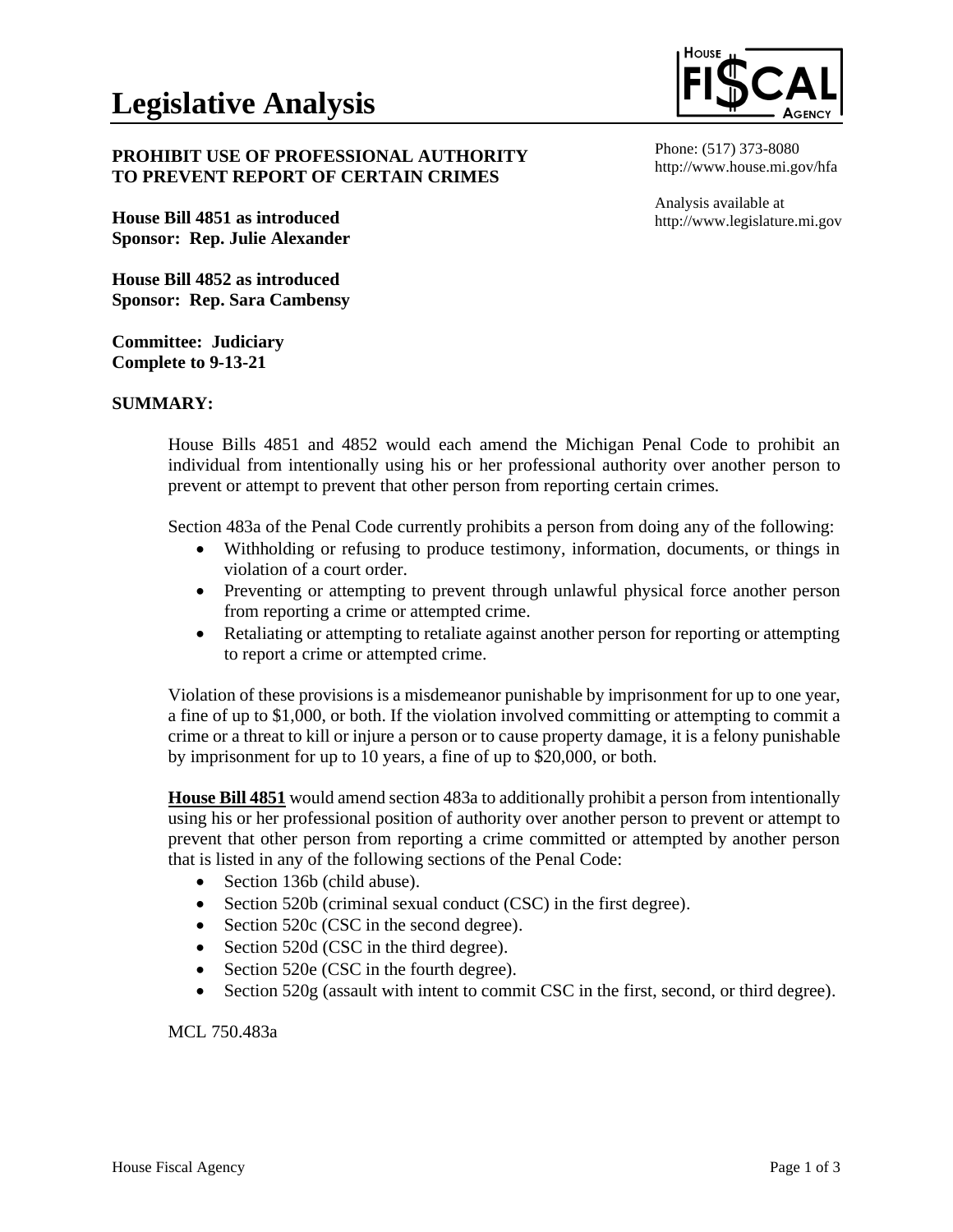**House Bill 4852** would add section 478b to the Penal Code to prohibit a person from intentionally using his or her position of authority over another person to prevent or attempt to prevent the other person from reporting an alleged violation of any of the following Penal Code sections to a Title IX coordinator at a *postsecondary educational institution*:

- Section 136b (child abuse).
- Section 520b (CSC in the first degree).
- Section 520c (CSC in the second degree).
- Section 520d (CSC in the third degree).
- Section 520e (CSC in the fourth degree).
- Section 520g (assault with intent to commit CSC in the first, second, or third degree).

*Postsecondary educational institution* would mean a degree- or certificate-granting public or private college or university, junior college, or community college located in this state.

A person who violated section 478b would be guilty of a misdemeanor punishable by imprisonment for up to one year, a fine of up to \$1,000, or both.

### Proposed MCL 750.478b

Each bill would take effect 90 days after being enacted.

## **BACKGROUND:**

The bills are reintroductions of House Bills 4374 and 4383 of the 2019-20 legislative session and House Bills 5537 and 5982 of the 2017-18 legislative session, which were all passed by the House of Representatives. The bills are part of a larger package of bills to address sexual assault that were originally introduced following the revelation of hundreds of instances in which Larry Nassar, a nationally known physician employed by Michigan State University who also provided medical treatments to members of the USA Olympics women's gymnastics team, was found to have engaged in practices that constituted criminal sexual conduct.

### **FISCAL IMPACT:**

**House Bill 4851** would have an indeterminate fiscal impact on the state and on local units of government. Information is not available on the number of persons who would be convicted under provisions of the bill. Violations could be either misdemeanors or felonies, depending on the circumstances. New misdemeanor convictions would increase costs related to county jails or local misdemeanor probation supervision, or both. The costs of local incarceration in a county jail and local misdemeanor probation supervision vary by jurisdiction. New felony convictions would result in increased costs related to state prisons and state probation supervision. In fiscal year 2020, the average cost of prison incarceration in a state facility was roughly \$42,200 per prisoner, a figure that includes various fixed administrative and operational costs. State costs for parole and felony probation supervision averaged about \$4,300 per supervised offender in the same year. The fiscal impact on local court systems would depend on how provisions of the bill affected caseloads and related administrative costs. Increased costs could be offset, to some degree, depending on whether additional courtimposed fee revenue is generated. Any increase in penal fine revenue would increase funding for local libraries, which are the constitutionally designated recipients of those revenues.